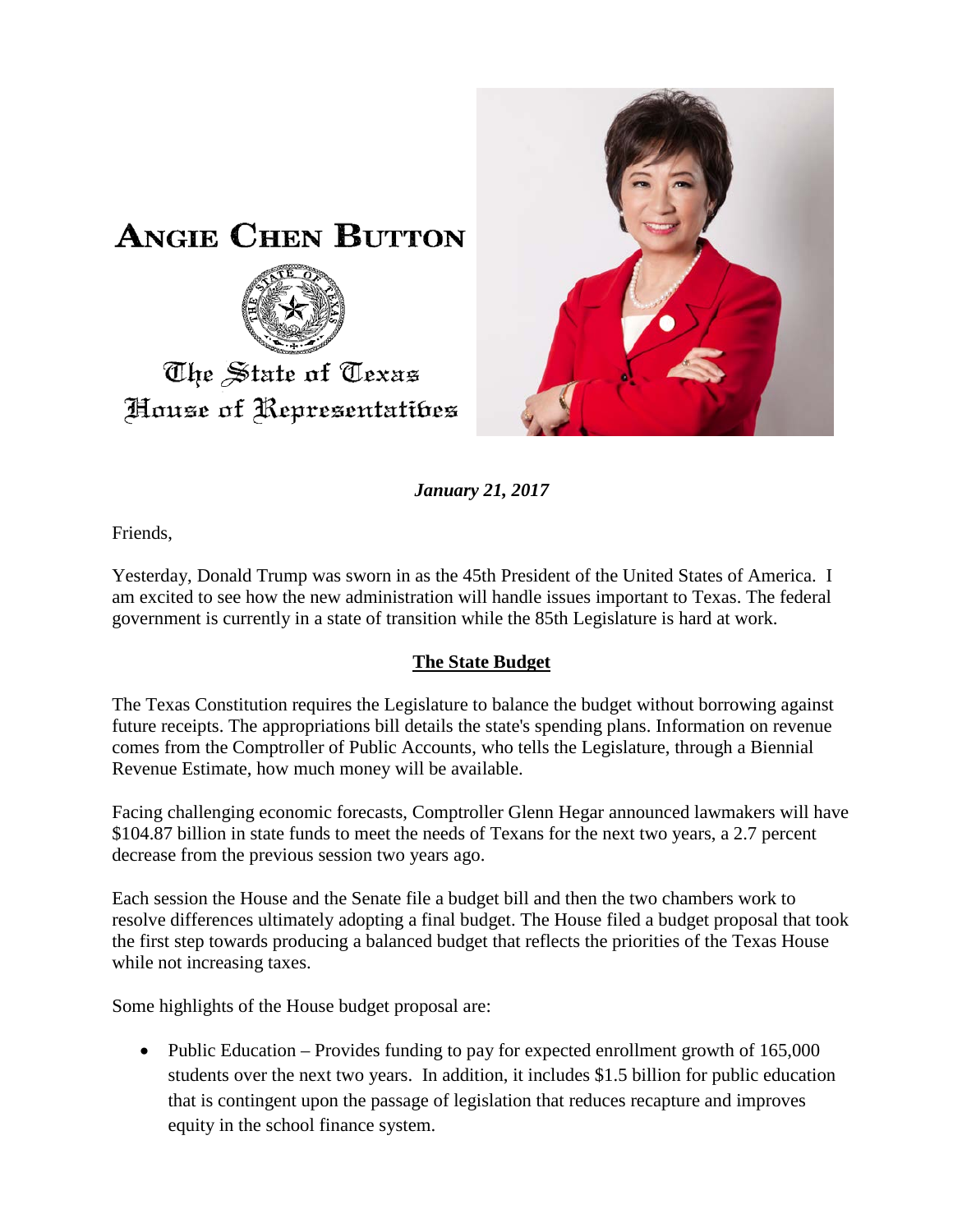- Child Protection Provides \$268 million to bring stability to the CPS workforce and reduce employee turnover, including the higher salaries and additional employees at CPS that were approved in late 2016 and recommended by Governor Abbott.
- Mental Health Care Increases funding for behavioral health by \$162 million. This increased funding would help eliminate wait lists for mental health services and would improve services for Veterans with PTSD. This also funds the priorities of the House Select Committee on Mental Health, which focuses on early intervention, judicial training, and increased capacity.
- Border Security Provides the \$663 million necessary to maintain the border security initiatives approved by the 84th Legislature, specifically hundreds of new state troopers along the border.

While this is the very beginning of the budget process and we still have a long way to go before final adoption, I am confident that the Texas House will ultimately pass a conservative budget that Texans can be proud of.



**I enjoyed visiting with Brandon Day and David Riggs of the Garland Firefighters Association this week.**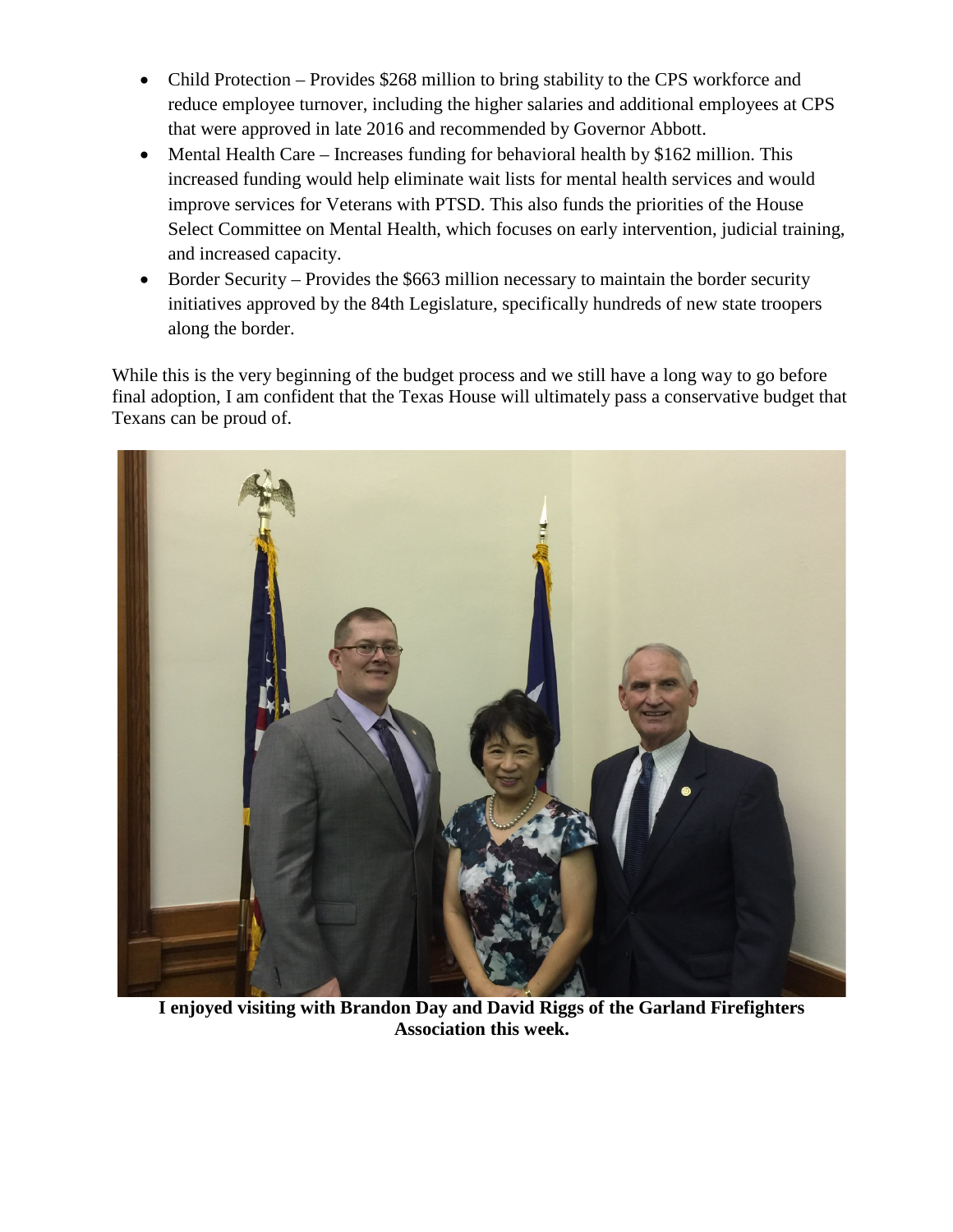

**Rowlett's Joey Grisham, David Berman, City Manager Brian Funderburk, and Director of Economic Development Jim Grabenhorst met with me to discuss upcoming legislation that could affect the City of Rowlett.**



**Kevin Crank of Sachse visited me to discuss the Texas Moving Image Industry.**